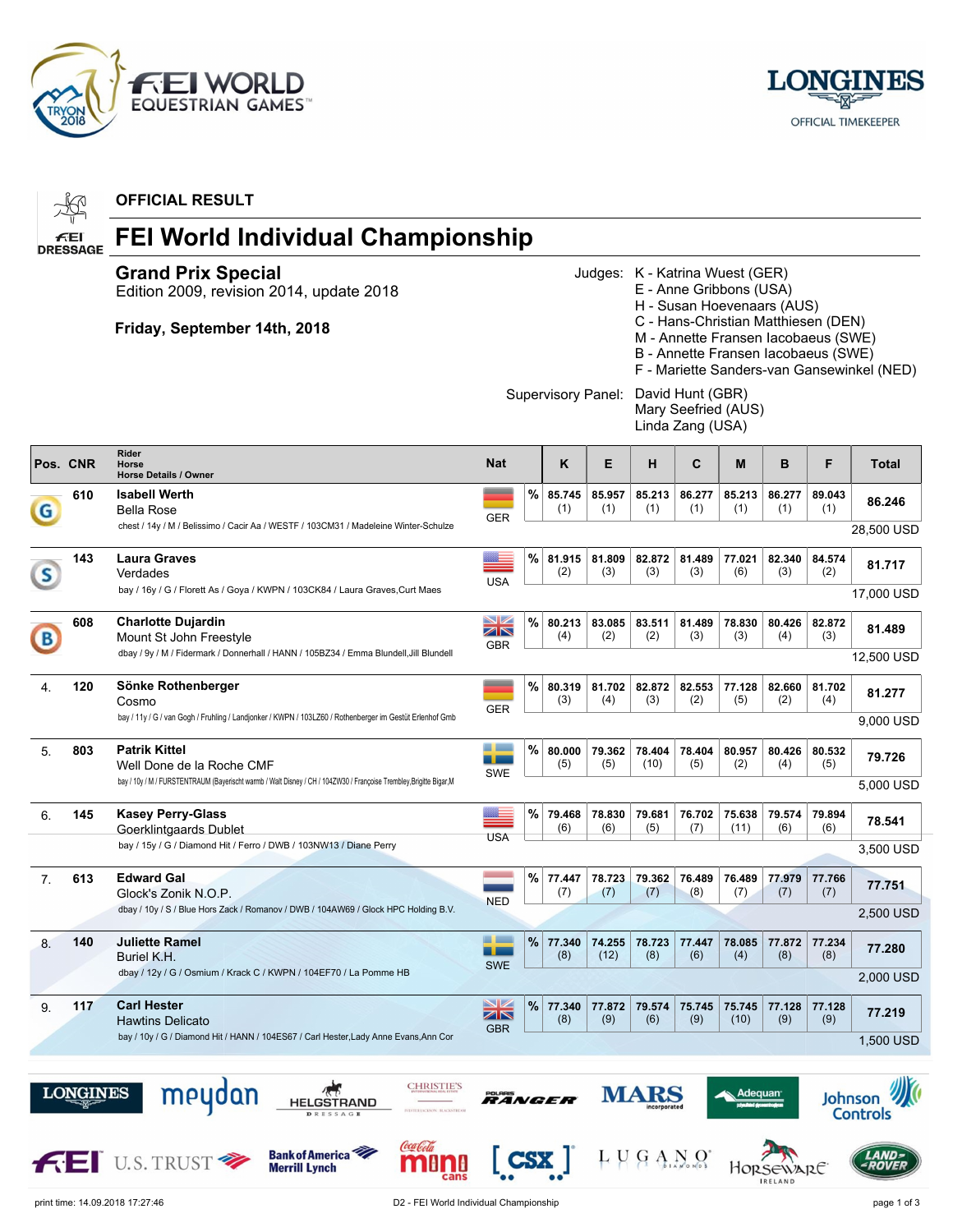| a po<br>%<br>76.596<br>76.809<br>74.787<br>74.894<br>76.489<br>74.681<br>76.489<br>624<br><b>Therese Nilshagen</b><br>10.<br>75.821<br>-r<br>(10)<br>(10)<br>(12)<br>(11)<br>(10)<br>(7)<br>(11)<br>Dante Weltino OLD<br><b>SWE</b><br>black / 11y / S / Danone 4 / Welt Hit II / OLDBG / 104VX30 / Dressurpferde Leistungsz, T. Nilshag<br>1,500 USD<br>%<br>121<br><b>Dorothee Schneider</b><br>74.894<br>75.532<br>78.617<br>75.532<br>74.787<br>73.830<br>76.064<br>11.<br>75.608<br>(14)<br>(9)<br>(10)<br>(12)<br>(11)<br>(14)<br>(11)<br>Sammy Davis Jr.<br><b>GER</b><br>black / 12y / G / San Remo / Wenckstern / BAY / 105KW44 / Matthias Herbert<br>1,000 USD<br>%<br>102<br><b>Kristy Oatley</b><br>▒<br>75.532<br>73.723<br>75.957<br>74.362<br>73.936<br>73.511<br>75.213<br>12.<br>74.605<br>(12)<br>(13)<br>(15)<br>(15)<br>(12)<br>(11)<br>(15)<br>Du Soleil<br>AUS<br>chest / 14y / G / de Niro 6 / Caprimond / HANN / 102ZI76 / Rosalind & Robert Oatley<br>1,000 USD<br>85,000 USD<br>Total:<br><b>Claudio Castilla Ruiz</b><br>%<br>801<br>73.936<br>73.617<br>73.936<br>73.936<br>73.298<br>74.043<br>75.957<br>13.<br>编。<br>74.103<br>(18)<br>(14)<br>(15)<br>(17)<br>(9)<br>(18)<br>(17)<br>Alcaide<br><b>ESP</b><br>chest / 13y / S / Lobito / Novilheiro / LUS / 103DW31 / Claudio Castilla- Yeguada la Perla<br>702<br><b>Beatriz Ferrer-Salat</b><br>%<br>72.234<br>74.574<br>78.085<br>73.830<br>72.979<br>74.362<br>72.660<br>13.<br>瓣<br>74.103<br>(19)<br>(20)<br>(15)<br>(8)<br>(16)<br>(17)<br>(12)<br>Delgado<br><b>ESP</b><br>chest / 17y / G / de Niro 6 / Weltmeyer / WESTF / ESP40884 / Deliber S.L.<br>%<br>122<br>Judy Reynolds<br>74.362<br>72.979<br>74.681<br>74.043<br>74.149<br>73.404<br>74.255<br>15.<br>73.982<br>(13)<br>(16)<br>(14)<br>(16)<br>(16)<br>(16)<br>(16)<br>Vancouver K<br><b>IRL</b><br>bay / 16y / G / Jazz / Ferro / KWPN / IRL40808 / Joe & Kathleen Reynolds<br>%<br>Jessica von Bredow-Werndl<br>609<br>75.106<br>73.617<br>74.468<br>74.681<br>70.213<br>74.043<br>75.000<br>16.<br>73.875<br>(13)<br>(14)<br>(14)<br>(13)<br>(25)<br>(13)<br>(14)<br><b>TSF Dalera BB</b><br><b>GER</b><br>dbay / 11y / M / Easy Game / Handryk / TRAK / 105AH62 / Beatrice A. Bürchler-Keller<br><b>College</b><br>$\%$<br>Daniel Bachmann Andersen<br>605<br>75.638<br>75.106<br>70.957<br>73.085<br>74.894<br>70.745<br>74.362<br>17.<br>73.541<br><b>College</b><br>(18)<br>(11)<br>(18)<br>(11)<br>(19)<br>(10)<br>(15)<br><b>Blue Hors Zack</b><br><b>DEN</b><br>bay / 14y / S / Rousseau / Jazz / KWPN / 104KR71 / Blue Hors APS<br>%<br>113<br>Severo Jurado Lopez<br>71.809<br>70.319<br>73.085<br>74.574<br>73.404<br>73.404<br>75.213<br>18.<br>編<br>73.116<br>(23)<br>(22)<br>(18)<br>(14)<br>(16)<br>(16)<br>(12)<br>Deep Impact 3<br><b>ESP</b><br>black / 15y / G / De Niro / Rubinstein I / HANN / 104EJ06 / Helgstrand Dressage A/S<br>%<br>134<br>Inessa Merkulova<br>74.255<br>72.447<br>71.915<br>71.277<br>72.447<br>72.021<br>73.298<br>19.<br>72.523<br>(23)<br>(25)<br>(18)<br>(20)<br>(18)<br>(17)<br>(17)<br>Mister X<br><b>RUS</b><br>bay / 14y / G / Egejus / Blank / TRAK / 102YZ81 / Inessa Merkulova<br>%<br>614<br><b>Hans Peter Minderhoud</b><br>70.638<br>72.660<br>73.404<br>71.170<br>70.745<br>72.553<br>73.191<br>20.<br>72.052<br>(19)<br>(19)<br>(20)<br>(26)<br>(19)<br>(19)<br>(19)<br>Glock's Dream Boy N.O.P.<br><b>NED</b><br>black / 10y / S / Vivaldi / Ferro / KWPN / 104BI66 / GLOCK HPC Holding BV, Palmar BV, Stal<br>a ba<br>%<br>Tinne Vilhelmson Silfvén<br>703<br>72.043<br>70.553<br>73.106<br>70.128<br>74.277<br>69.915<br>71.404<br>21.<br>71.632<br><b>The Company</b><br>(20)<br>(28)<br>(21)<br>(17)<br>(13)<br>(27)<br>(24)<br>Don Auriello<br><b>SWE</b><br>bay / 16y / G / Don Davidoff / White Star / HANN / GER43436 / Lövsta Stuteri, Antonia Ax:son Johns<br>616<br>%<br><b>Madeleine Witte-Vrees</b><br>72.021<br>70.426<br>72.128<br>72.660<br>70.319<br>71.809<br>71.064<br>22.<br>71.489<br>(21)<br>(23)<br>(25)<br>(22)<br>(21)<br>(18)<br>(21)<br>Cennin<br><b>NED</b><br>chest / 11y / S / Vivaldi / Donnerhall / KWPN / 104MY84 / N.F. Witte, J.E.J. Cuppen<br>%<br><b>Maria Caetano</b><br>617<br>70.213<br>69.894<br>72.128<br>71.702<br>70.745<br>70.213<br>72.234<br>23.<br>71.018<br>(24)<br>(21)<br>(19)<br>(25)<br>(27)<br>(22)<br>(22)<br>Coroado<br><b>POR</b><br>grey / 11y / S / Rubi / Xaquiro / LUS / 103VQ51 / Juan Manuel Cordeiro<br><b>Expertise</b><br>%<br><b>Rikke Svane</b><br>607<br>72.234<br>68.085<br>70.319<br>71.489<br>70.319<br>70.106<br>72.447<br>24.<br>70.714<br><b>College</b><br>(28)<br>(20)<br>(27)<br>(23)<br>(23)<br>(26)<br>(21)<br><b>Finckenstein TSF</b><br>DEN<br>black / 16y / S / Latimer / Kennedy / TRAK / 103FA60 / Svane Rikke, Svane Rebecca<br><b>Emmelie Scholtens</b><br>%<br>615<br>71.277<br>67.979<br>70.638<br>72.021<br>70.213<br>70.745<br>71.064<br>25.<br>70.562<br>(29)<br>(26)<br>(25)<br>(23)<br>(25)<br>(25)<br>(21)<br>Apache<br><b>NED</b><br>bay / 13y / S / Ub-40 / Krack C / KWPN / 103TQ51 / A. Valk | Pos. CNR | Rider<br>Horse<br><b>Horse Details / Owner</b> | <b>Nat</b> | Κ | E | н | C | M | в | F | Total |
|-------------------------------------------------------------------------------------------------------------------------------------------------------------------------------------------------------------------------------------------------------------------------------------------------------------------------------------------------------------------------------------------------------------------------------------------------------------------------------------------------------------------------------------------------------------------------------------------------------------------------------------------------------------------------------------------------------------------------------------------------------------------------------------------------------------------------------------------------------------------------------------------------------------------------------------------------------------------------------------------------------------------------------------------------------------------------------------------------------------------------------------------------------------------------------------------------------------------------------------------------------------------------------------------------------------------------------------------------------------------------------------------------------------------------------------------------------------------------------------------------------------------------------------------------------------------------------------------------------------------------------------------------------------------------------------------------------------------------------------------------------------------------------------------------------------------------------------------------------------------------------------------------------------------------------------------------------------------------------------------------------------------------------------------------------------------------------------------------------------------------------------------------------------------------------------------------------------------------------------------------------------------------------------------------------------------------------------------------------------------------------------------------------------------------------------------------------------------------------------------------------------------------------------------------------------------------------------------------------------------------------------------------------------------------------------------------------------------------------------------------------------------------------------------------------------------------------------------------------------------------------------------------------------------------------------------------------------------------------------------------------------------------------------------------------------------------------------------------------------------------------------------------------------------------------------------------------------------------------------------------------------------------------------------------------------------------------------------------------------------------------------------------------------------------------------------------------------------------------------------------------------------------------------------------------------------------------------------------------------------------------------------------------------------------------------------------------------------------------------------------------------------------------------------------------------------------------------------------------------------------------------------------------------------------------------------------------------------------------------------------------------------------------------------------------------------------------------------------------------------------------------------------------------------------------------------------------------------------------------------------------------------------------------------------------------------------------------------------------------------------------------------------------------------------------------------------------------------------------------------------------------------------------------------------------------------------------------------------------------------------------------------------------------------------------------------------------------------------------------------------------------------------------------------------------------------------------------------------------------------------------------------------------------------------------------------------------------------------------------------------------------------------------------------------------------------------------------------------------------------|----------|------------------------------------------------|------------|---|---|---|---|---|---|---|-------|
|                                                                                                                                                                                                                                                                                                                                                                                                                                                                                                                                                                                                                                                                                                                                                                                                                                                                                                                                                                                                                                                                                                                                                                                                                                                                                                                                                                                                                                                                                                                                                                                                                                                                                                                                                                                                                                                                                                                                                                                                                                                                                                                                                                                                                                                                                                                                                                                                                                                                                                                                                                                                                                                                                                                                                                                                                                                                                                                                                                                                                                                                                                                                                                                                                                                                                                                                                                                                                                                                                                                                                                                                                                                                                                                                                                                                                                                                                                                                                                                                                                                                                                                                                                                                                                                                                                                                                                                                                                                                                                                                                                                                                                                                                                                                                                                                                                                                                                                                                                                                                                                                                                                   |          |                                                |            |   |   |   |   |   |   |   |       |
|                                                                                                                                                                                                                                                                                                                                                                                                                                                                                                                                                                                                                                                                                                                                                                                                                                                                                                                                                                                                                                                                                                                                                                                                                                                                                                                                                                                                                                                                                                                                                                                                                                                                                                                                                                                                                                                                                                                                                                                                                                                                                                                                                                                                                                                                                                                                                                                                                                                                                                                                                                                                                                                                                                                                                                                                                                                                                                                                                                                                                                                                                                                                                                                                                                                                                                                                                                                                                                                                                                                                                                                                                                                                                                                                                                                                                                                                                                                                                                                                                                                                                                                                                                                                                                                                                                                                                                                                                                                                                                                                                                                                                                                                                                                                                                                                                                                                                                                                                                                                                                                                                                                   |          |                                                |            |   |   |   |   |   |   |   |       |
|                                                                                                                                                                                                                                                                                                                                                                                                                                                                                                                                                                                                                                                                                                                                                                                                                                                                                                                                                                                                                                                                                                                                                                                                                                                                                                                                                                                                                                                                                                                                                                                                                                                                                                                                                                                                                                                                                                                                                                                                                                                                                                                                                                                                                                                                                                                                                                                                                                                                                                                                                                                                                                                                                                                                                                                                                                                                                                                                                                                                                                                                                                                                                                                                                                                                                                                                                                                                                                                                                                                                                                                                                                                                                                                                                                                                                                                                                                                                                                                                                                                                                                                                                                                                                                                                                                                                                                                                                                                                                                                                                                                                                                                                                                                                                                                                                                                                                                                                                                                                                                                                                                                   |          |                                                |            |   |   |   |   |   |   |   |       |
|                                                                                                                                                                                                                                                                                                                                                                                                                                                                                                                                                                                                                                                                                                                                                                                                                                                                                                                                                                                                                                                                                                                                                                                                                                                                                                                                                                                                                                                                                                                                                                                                                                                                                                                                                                                                                                                                                                                                                                                                                                                                                                                                                                                                                                                                                                                                                                                                                                                                                                                                                                                                                                                                                                                                                                                                                                                                                                                                                                                                                                                                                                                                                                                                                                                                                                                                                                                                                                                                                                                                                                                                                                                                                                                                                                                                                                                                                                                                                                                                                                                                                                                                                                                                                                                                                                                                                                                                                                                                                                                                                                                                                                                                                                                                                                                                                                                                                                                                                                                                                                                                                                                   |          |                                                |            |   |   |   |   |   |   |   |       |
|                                                                                                                                                                                                                                                                                                                                                                                                                                                                                                                                                                                                                                                                                                                                                                                                                                                                                                                                                                                                                                                                                                                                                                                                                                                                                                                                                                                                                                                                                                                                                                                                                                                                                                                                                                                                                                                                                                                                                                                                                                                                                                                                                                                                                                                                                                                                                                                                                                                                                                                                                                                                                                                                                                                                                                                                                                                                                                                                                                                                                                                                                                                                                                                                                                                                                                                                                                                                                                                                                                                                                                                                                                                                                                                                                                                                                                                                                                                                                                                                                                                                                                                                                                                                                                                                                                                                                                                                                                                                                                                                                                                                                                                                                                                                                                                                                                                                                                                                                                                                                                                                                                                   |          |                                                |            |   |   |   |   |   |   |   |       |
|                                                                                                                                                                                                                                                                                                                                                                                                                                                                                                                                                                                                                                                                                                                                                                                                                                                                                                                                                                                                                                                                                                                                                                                                                                                                                                                                                                                                                                                                                                                                                                                                                                                                                                                                                                                                                                                                                                                                                                                                                                                                                                                                                                                                                                                                                                                                                                                                                                                                                                                                                                                                                                                                                                                                                                                                                                                                                                                                                                                                                                                                                                                                                                                                                                                                                                                                                                                                                                                                                                                                                                                                                                                                                                                                                                                                                                                                                                                                                                                                                                                                                                                                                                                                                                                                                                                                                                                                                                                                                                                                                                                                                                                                                                                                                                                                                                                                                                                                                                                                                                                                                                                   |          |                                                |            |   |   |   |   |   |   |   |       |
|                                                                                                                                                                                                                                                                                                                                                                                                                                                                                                                                                                                                                                                                                                                                                                                                                                                                                                                                                                                                                                                                                                                                                                                                                                                                                                                                                                                                                                                                                                                                                                                                                                                                                                                                                                                                                                                                                                                                                                                                                                                                                                                                                                                                                                                                                                                                                                                                                                                                                                                                                                                                                                                                                                                                                                                                                                                                                                                                                                                                                                                                                                                                                                                                                                                                                                                                                                                                                                                                                                                                                                                                                                                                                                                                                                                                                                                                                                                                                                                                                                                                                                                                                                                                                                                                                                                                                                                                                                                                                                                                                                                                                                                                                                                                                                                                                                                                                                                                                                                                                                                                                                                   |          |                                                |            |   |   |   |   |   |   |   |       |
|                                                                                                                                                                                                                                                                                                                                                                                                                                                                                                                                                                                                                                                                                                                                                                                                                                                                                                                                                                                                                                                                                                                                                                                                                                                                                                                                                                                                                                                                                                                                                                                                                                                                                                                                                                                                                                                                                                                                                                                                                                                                                                                                                                                                                                                                                                                                                                                                                                                                                                                                                                                                                                                                                                                                                                                                                                                                                                                                                                                                                                                                                                                                                                                                                                                                                                                                                                                                                                                                                                                                                                                                                                                                                                                                                                                                                                                                                                                                                                                                                                                                                                                                                                                                                                                                                                                                                                                                                                                                                                                                                                                                                                                                                                                                                                                                                                                                                                                                                                                                                                                                                                                   |          |                                                |            |   |   |   |   |   |   |   |       |
|                                                                                                                                                                                                                                                                                                                                                                                                                                                                                                                                                                                                                                                                                                                                                                                                                                                                                                                                                                                                                                                                                                                                                                                                                                                                                                                                                                                                                                                                                                                                                                                                                                                                                                                                                                                                                                                                                                                                                                                                                                                                                                                                                                                                                                                                                                                                                                                                                                                                                                                                                                                                                                                                                                                                                                                                                                                                                                                                                                                                                                                                                                                                                                                                                                                                                                                                                                                                                                                                                                                                                                                                                                                                                                                                                                                                                                                                                                                                                                                                                                                                                                                                                                                                                                                                                                                                                                                                                                                                                                                                                                                                                                                                                                                                                                                                                                                                                                                                                                                                                                                                                                                   |          |                                                |            |   |   |   |   |   |   |   |       |
|                                                                                                                                                                                                                                                                                                                                                                                                                                                                                                                                                                                                                                                                                                                                                                                                                                                                                                                                                                                                                                                                                                                                                                                                                                                                                                                                                                                                                                                                                                                                                                                                                                                                                                                                                                                                                                                                                                                                                                                                                                                                                                                                                                                                                                                                                                                                                                                                                                                                                                                                                                                                                                                                                                                                                                                                                                                                                                                                                                                                                                                                                                                                                                                                                                                                                                                                                                                                                                                                                                                                                                                                                                                                                                                                                                                                                                                                                                                                                                                                                                                                                                                                                                                                                                                                                                                                                                                                                                                                                                                                                                                                                                                                                                                                                                                                                                                                                                                                                                                                                                                                                                                   |          |                                                |            |   |   |   |   |   |   |   |       |
|                                                                                                                                                                                                                                                                                                                                                                                                                                                                                                                                                                                                                                                                                                                                                                                                                                                                                                                                                                                                                                                                                                                                                                                                                                                                                                                                                                                                                                                                                                                                                                                                                                                                                                                                                                                                                                                                                                                                                                                                                                                                                                                                                                                                                                                                                                                                                                                                                                                                                                                                                                                                                                                                                                                                                                                                                                                                                                                                                                                                                                                                                                                                                                                                                                                                                                                                                                                                                                                                                                                                                                                                                                                                                                                                                                                                                                                                                                                                                                                                                                                                                                                                                                                                                                                                                                                                                                                                                                                                                                                                                                                                                                                                                                                                                                                                                                                                                                                                                                                                                                                                                                                   |          |                                                |            |   |   |   |   |   |   |   |       |
|                                                                                                                                                                                                                                                                                                                                                                                                                                                                                                                                                                                                                                                                                                                                                                                                                                                                                                                                                                                                                                                                                                                                                                                                                                                                                                                                                                                                                                                                                                                                                                                                                                                                                                                                                                                                                                                                                                                                                                                                                                                                                                                                                                                                                                                                                                                                                                                                                                                                                                                                                                                                                                                                                                                                                                                                                                                                                                                                                                                                                                                                                                                                                                                                                                                                                                                                                                                                                                                                                                                                                                                                                                                                                                                                                                                                                                                                                                                                                                                                                                                                                                                                                                                                                                                                                                                                                                                                                                                                                                                                                                                                                                                                                                                                                                                                                                                                                                                                                                                                                                                                                                                   |          |                                                |            |   |   |   |   |   |   |   |       |
|                                                                                                                                                                                                                                                                                                                                                                                                                                                                                                                                                                                                                                                                                                                                                                                                                                                                                                                                                                                                                                                                                                                                                                                                                                                                                                                                                                                                                                                                                                                                                                                                                                                                                                                                                                                                                                                                                                                                                                                                                                                                                                                                                                                                                                                                                                                                                                                                                                                                                                                                                                                                                                                                                                                                                                                                                                                                                                                                                                                                                                                                                                                                                                                                                                                                                                                                                                                                                                                                                                                                                                                                                                                                                                                                                                                                                                                                                                                                                                                                                                                                                                                                                                                                                                                                                                                                                                                                                                                                                                                                                                                                                                                                                                                                                                                                                                                                                                                                                                                                                                                                                                                   |          |                                                |            |   |   |   |   |   |   |   |       |
|                                                                                                                                                                                                                                                                                                                                                                                                                                                                                                                                                                                                                                                                                                                                                                                                                                                                                                                                                                                                                                                                                                                                                                                                                                                                                                                                                                                                                                                                                                                                                                                                                                                                                                                                                                                                                                                                                                                                                                                                                                                                                                                                                                                                                                                                                                                                                                                                                                                                                                                                                                                                                                                                                                                                                                                                                                                                                                                                                                                                                                                                                                                                                                                                                                                                                                                                                                                                                                                                                                                                                                                                                                                                                                                                                                                                                                                                                                                                                                                                                                                                                                                                                                                                                                                                                                                                                                                                                                                                                                                                                                                                                                                                                                                                                                                                                                                                                                                                                                                                                                                                                                                   |          |                                                |            |   |   |   |   |   |   |   |       |
|                                                                                                                                                                                                                                                                                                                                                                                                                                                                                                                                                                                                                                                                                                                                                                                                                                                                                                                                                                                                                                                                                                                                                                                                                                                                                                                                                                                                                                                                                                                                                                                                                                                                                                                                                                                                                                                                                                                                                                                                                                                                                                                                                                                                                                                                                                                                                                                                                                                                                                                                                                                                                                                                                                                                                                                                                                                                                                                                                                                                                                                                                                                                                                                                                                                                                                                                                                                                                                                                                                                                                                                                                                                                                                                                                                                                                                                                                                                                                                                                                                                                                                                                                                                                                                                                                                                                                                                                                                                                                                                                                                                                                                                                                                                                                                                                                                                                                                                                                                                                                                                                                                                   |          |                                                |            |   |   |   |   |   |   |   |       |
|                                                                                                                                                                                                                                                                                                                                                                                                                                                                                                                                                                                                                                                                                                                                                                                                                                                                                                                                                                                                                                                                                                                                                                                                                                                                                                                                                                                                                                                                                                                                                                                                                                                                                                                                                                                                                                                                                                                                                                                                                                                                                                                                                                                                                                                                                                                                                                                                                                                                                                                                                                                                                                                                                                                                                                                                                                                                                                                                                                                                                                                                                                                                                                                                                                                                                                                                                                                                                                                                                                                                                                                                                                                                                                                                                                                                                                                                                                                                                                                                                                                                                                                                                                                                                                                                                                                                                                                                                                                                                                                                                                                                                                                                                                                                                                                                                                                                                                                                                                                                                                                                                                                   |          |                                                |            |   |   |   |   |   |   |   |       |
|                                                                                                                                                                                                                                                                                                                                                                                                                                                                                                                                                                                                                                                                                                                                                                                                                                                                                                                                                                                                                                                                                                                                                                                                                                                                                                                                                                                                                                                                                                                                                                                                                                                                                                                                                                                                                                                                                                                                                                                                                                                                                                                                                                                                                                                                                                                                                                                                                                                                                                                                                                                                                                                                                                                                                                                                                                                                                                                                                                                                                                                                                                                                                                                                                                                                                                                                                                                                                                                                                                                                                                                                                                                                                                                                                                                                                                                                                                                                                                                                                                                                                                                                                                                                                                                                                                                                                                                                                                                                                                                                                                                                                                                                                                                                                                                                                                                                                                                                                                                                                                                                                                                   |          |                                                |            |   |   |   |   |   |   |   |       |
|                                                                                                                                                                                                                                                                                                                                                                                                                                                                                                                                                                                                                                                                                                                                                                                                                                                                                                                                                                                                                                                                                                                                                                                                                                                                                                                                                                                                                                                                                                                                                                                                                                                                                                                                                                                                                                                                                                                                                                                                                                                                                                                                                                                                                                                                                                                                                                                                                                                                                                                                                                                                                                                                                                                                                                                                                                                                                                                                                                                                                                                                                                                                                                                                                                                                                                                                                                                                                                                                                                                                                                                                                                                                                                                                                                                                                                                                                                                                                                                                                                                                                                                                                                                                                                                                                                                                                                                                                                                                                                                                                                                                                                                                                                                                                                                                                                                                                                                                                                                                                                                                                                                   |          |                                                |            |   |   |   |   |   |   |   |       |
|                                                                                                                                                                                                                                                                                                                                                                                                                                                                                                                                                                                                                                                                                                                                                                                                                                                                                                                                                                                                                                                                                                                                                                                                                                                                                                                                                                                                                                                                                                                                                                                                                                                                                                                                                                                                                                                                                                                                                                                                                                                                                                                                                                                                                                                                                                                                                                                                                                                                                                                                                                                                                                                                                                                                                                                                                                                                                                                                                                                                                                                                                                                                                                                                                                                                                                                                                                                                                                                                                                                                                                                                                                                                                                                                                                                                                                                                                                                                                                                                                                                                                                                                                                                                                                                                                                                                                                                                                                                                                                                                                                                                                                                                                                                                                                                                                                                                                                                                                                                                                                                                                                                   |          |                                                |            |   |   |   |   |   |   |   |       |
|                                                                                                                                                                                                                                                                                                                                                                                                                                                                                                                                                                                                                                                                                                                                                                                                                                                                                                                                                                                                                                                                                                                                                                                                                                                                                                                                                                                                                                                                                                                                                                                                                                                                                                                                                                                                                                                                                                                                                                                                                                                                                                                                                                                                                                                                                                                                                                                                                                                                                                                                                                                                                                                                                                                                                                                                                                                                                                                                                                                                                                                                                                                                                                                                                                                                                                                                                                                                                                                                                                                                                                                                                                                                                                                                                                                                                                                                                                                                                                                                                                                                                                                                                                                                                                                                                                                                                                                                                                                                                                                                                                                                                                                                                                                                                                                                                                                                                                                                                                                                                                                                                                                   |          |                                                |            |   |   |   |   |   |   |   |       |
|                                                                                                                                                                                                                                                                                                                                                                                                                                                                                                                                                                                                                                                                                                                                                                                                                                                                                                                                                                                                                                                                                                                                                                                                                                                                                                                                                                                                                                                                                                                                                                                                                                                                                                                                                                                                                                                                                                                                                                                                                                                                                                                                                                                                                                                                                                                                                                                                                                                                                                                                                                                                                                                                                                                                                                                                                                                                                                                                                                                                                                                                                                                                                                                                                                                                                                                                                                                                                                                                                                                                                                                                                                                                                                                                                                                                                                                                                                                                                                                                                                                                                                                                                                                                                                                                                                                                                                                                                                                                                                                                                                                                                                                                                                                                                                                                                                                                                                                                                                                                                                                                                                                   |          |                                                |            |   |   |   |   |   |   |   |       |
|                                                                                                                                                                                                                                                                                                                                                                                                                                                                                                                                                                                                                                                                                                                                                                                                                                                                                                                                                                                                                                                                                                                                                                                                                                                                                                                                                                                                                                                                                                                                                                                                                                                                                                                                                                                                                                                                                                                                                                                                                                                                                                                                                                                                                                                                                                                                                                                                                                                                                                                                                                                                                                                                                                                                                                                                                                                                                                                                                                                                                                                                                                                                                                                                                                                                                                                                                                                                                                                                                                                                                                                                                                                                                                                                                                                                                                                                                                                                                                                                                                                                                                                                                                                                                                                                                                                                                                                                                                                                                                                                                                                                                                                                                                                                                                                                                                                                                                                                                                                                                                                                                                                   |          |                                                |            |   |   |   |   |   |   |   |       |
|                                                                                                                                                                                                                                                                                                                                                                                                                                                                                                                                                                                                                                                                                                                                                                                                                                                                                                                                                                                                                                                                                                                                                                                                                                                                                                                                                                                                                                                                                                                                                                                                                                                                                                                                                                                                                                                                                                                                                                                                                                                                                                                                                                                                                                                                                                                                                                                                                                                                                                                                                                                                                                                                                                                                                                                                                                                                                                                                                                                                                                                                                                                                                                                                                                                                                                                                                                                                                                                                                                                                                                                                                                                                                                                                                                                                                                                                                                                                                                                                                                                                                                                                                                                                                                                                                                                                                                                                                                                                                                                                                                                                                                                                                                                                                                                                                                                                                                                                                                                                                                                                                                                   |          |                                                |            |   |   |   |   |   |   |   |       |
|                                                                                                                                                                                                                                                                                                                                                                                                                                                                                                                                                                                                                                                                                                                                                                                                                                                                                                                                                                                                                                                                                                                                                                                                                                                                                                                                                                                                                                                                                                                                                                                                                                                                                                                                                                                                                                                                                                                                                                                                                                                                                                                                                                                                                                                                                                                                                                                                                                                                                                                                                                                                                                                                                                                                                                                                                                                                                                                                                                                                                                                                                                                                                                                                                                                                                                                                                                                                                                                                                                                                                                                                                                                                                                                                                                                                                                                                                                                                                                                                                                                                                                                                                                                                                                                                                                                                                                                                                                                                                                                                                                                                                                                                                                                                                                                                                                                                                                                                                                                                                                                                                                                   |          |                                                |            |   |   |   |   |   |   |   |       |
|                                                                                                                                                                                                                                                                                                                                                                                                                                                                                                                                                                                                                                                                                                                                                                                                                                                                                                                                                                                                                                                                                                                                                                                                                                                                                                                                                                                                                                                                                                                                                                                                                                                                                                                                                                                                                                                                                                                                                                                                                                                                                                                                                                                                                                                                                                                                                                                                                                                                                                                                                                                                                                                                                                                                                                                                                                                                                                                                                                                                                                                                                                                                                                                                                                                                                                                                                                                                                                                                                                                                                                                                                                                                                                                                                                                                                                                                                                                                                                                                                                                                                                                                                                                                                                                                                                                                                                                                                                                                                                                                                                                                                                                                                                                                                                                                                                                                                                                                                                                                                                                                                                                   |          |                                                |            |   |   |   |   |   |   |   |       |
|                                                                                                                                                                                                                                                                                                                                                                                                                                                                                                                                                                                                                                                                                                                                                                                                                                                                                                                                                                                                                                                                                                                                                                                                                                                                                                                                                                                                                                                                                                                                                                                                                                                                                                                                                                                                                                                                                                                                                                                                                                                                                                                                                                                                                                                                                                                                                                                                                                                                                                                                                                                                                                                                                                                                                                                                                                                                                                                                                                                                                                                                                                                                                                                                                                                                                                                                                                                                                                                                                                                                                                                                                                                                                                                                                                                                                                                                                                                                                                                                                                                                                                                                                                                                                                                                                                                                                                                                                                                                                                                                                                                                                                                                                                                                                                                                                                                                                                                                                                                                                                                                                                                   |          |                                                |            |   |   |   |   |   |   |   |       |
|                                                                                                                                                                                                                                                                                                                                                                                                                                                                                                                                                                                                                                                                                                                                                                                                                                                                                                                                                                                                                                                                                                                                                                                                                                                                                                                                                                                                                                                                                                                                                                                                                                                                                                                                                                                                                                                                                                                                                                                                                                                                                                                                                                                                                                                                                                                                                                                                                                                                                                                                                                                                                                                                                                                                                                                                                                                                                                                                                                                                                                                                                                                                                                                                                                                                                                                                                                                                                                                                                                                                                                                                                                                                                                                                                                                                                                                                                                                                                                                                                                                                                                                                                                                                                                                                                                                                                                                                                                                                                                                                                                                                                                                                                                                                                                                                                                                                                                                                                                                                                                                                                                                   |          |                                                |            |   |   |   |   |   |   |   |       |
|                                                                                                                                                                                                                                                                                                                                                                                                                                                                                                                                                                                                                                                                                                                                                                                                                                                                                                                                                                                                                                                                                                                                                                                                                                                                                                                                                                                                                                                                                                                                                                                                                                                                                                                                                                                                                                                                                                                                                                                                                                                                                                                                                                                                                                                                                                                                                                                                                                                                                                                                                                                                                                                                                                                                                                                                                                                                                                                                                                                                                                                                                                                                                                                                                                                                                                                                                                                                                                                                                                                                                                                                                                                                                                                                                                                                                                                                                                                                                                                                                                                                                                                                                                                                                                                                                                                                                                                                                                                                                                                                                                                                                                                                                                                                                                                                                                                                                                                                                                                                                                                                                                                   |          |                                                |            |   |   |   |   |   |   |   |       |
|                                                                                                                                                                                                                                                                                                                                                                                                                                                                                                                                                                                                                                                                                                                                                                                                                                                                                                                                                                                                                                                                                                                                                                                                                                                                                                                                                                                                                                                                                                                                                                                                                                                                                                                                                                                                                                                                                                                                                                                                                                                                                                                                                                                                                                                                                                                                                                                                                                                                                                                                                                                                                                                                                                                                                                                                                                                                                                                                                                                                                                                                                                                                                                                                                                                                                                                                                                                                                                                                                                                                                                                                                                                                                                                                                                                                                                                                                                                                                                                                                                                                                                                                                                                                                                                                                                                                                                                                                                                                                                                                                                                                                                                                                                                                                                                                                                                                                                                                                                                                                                                                                                                   |          |                                                |            |   |   |   |   |   |   |   |       |
|                                                                                                                                                                                                                                                                                                                                                                                                                                                                                                                                                                                                                                                                                                                                                                                                                                                                                                                                                                                                                                                                                                                                                                                                                                                                                                                                                                                                                                                                                                                                                                                                                                                                                                                                                                                                                                                                                                                                                                                                                                                                                                                                                                                                                                                                                                                                                                                                                                                                                                                                                                                                                                                                                                                                                                                                                                                                                                                                                                                                                                                                                                                                                                                                                                                                                                                                                                                                                                                                                                                                                                                                                                                                                                                                                                                                                                                                                                                                                                                                                                                                                                                                                                                                                                                                                                                                                                                                                                                                                                                                                                                                                                                                                                                                                                                                                                                                                                                                                                                                                                                                                                                   |          |                                                |            |   |   |   |   |   |   |   |       |
|                                                                                                                                                                                                                                                                                                                                                                                                                                                                                                                                                                                                                                                                                                                                                                                                                                                                                                                                                                                                                                                                                                                                                                                                                                                                                                                                                                                                                                                                                                                                                                                                                                                                                                                                                                                                                                                                                                                                                                                                                                                                                                                                                                                                                                                                                                                                                                                                                                                                                                                                                                                                                                                                                                                                                                                                                                                                                                                                                                                                                                                                                                                                                                                                                                                                                                                                                                                                                                                                                                                                                                                                                                                                                                                                                                                                                                                                                                                                                                                                                                                                                                                                                                                                                                                                                                                                                                                                                                                                                                                                                                                                                                                                                                                                                                                                                                                                                                                                                                                                                                                                                                                   |          |                                                |            |   |   |   |   |   |   |   |       |
|                                                                                                                                                                                                                                                                                                                                                                                                                                                                                                                                                                                                                                                                                                                                                                                                                                                                                                                                                                                                                                                                                                                                                                                                                                                                                                                                                                                                                                                                                                                                                                                                                                                                                                                                                                                                                                                                                                                                                                                                                                                                                                                                                                                                                                                                                                                                                                                                                                                                                                                                                                                                                                                                                                                                                                                                                                                                                                                                                                                                                                                                                                                                                                                                                                                                                                                                                                                                                                                                                                                                                                                                                                                                                                                                                                                                                                                                                                                                                                                                                                                                                                                                                                                                                                                                                                                                                                                                                                                                                                                                                                                                                                                                                                                                                                                                                                                                                                                                                                                                                                                                                                                   |          |                                                |            |   |   |   |   |   |   |   |       |
|                                                                                                                                                                                                                                                                                                                                                                                                                                                                                                                                                                                                                                                                                                                                                                                                                                                                                                                                                                                                                                                                                                                                                                                                                                                                                                                                                                                                                                                                                                                                                                                                                                                                                                                                                                                                                                                                                                                                                                                                                                                                                                                                                                                                                                                                                                                                                                                                                                                                                                                                                                                                                                                                                                                                                                                                                                                                                                                                                                                                                                                                                                                                                                                                                                                                                                                                                                                                                                                                                                                                                                                                                                                                                                                                                                                                                                                                                                                                                                                                                                                                                                                                                                                                                                                                                                                                                                                                                                                                                                                                                                                                                                                                                                                                                                                                                                                                                                                                                                                                                                                                                                                   |          |                                                |            |   |   |   |   |   |   |   |       |
|                                                                                                                                                                                                                                                                                                                                                                                                                                                                                                                                                                                                                                                                                                                                                                                                                                                                                                                                                                                                                                                                                                                                                                                                                                                                                                                                                                                                                                                                                                                                                                                                                                                                                                                                                                                                                                                                                                                                                                                                                                                                                                                                                                                                                                                                                                                                                                                                                                                                                                                                                                                                                                                                                                                                                                                                                                                                                                                                                                                                                                                                                                                                                                                                                                                                                                                                                                                                                                                                                                                                                                                                                                                                                                                                                                                                                                                                                                                                                                                                                                                                                                                                                                                                                                                                                                                                                                                                                                                                                                                                                                                                                                                                                                                                                                                                                                                                                                                                                                                                                                                                                                                   |          |                                                |            |   |   |   |   |   |   |   |       |
|                                                                                                                                                                                                                                                                                                                                                                                                                                                                                                                                                                                                                                                                                                                                                                                                                                                                                                                                                                                                                                                                                                                                                                                                                                                                                                                                                                                                                                                                                                                                                                                                                                                                                                                                                                                                                                                                                                                                                                                                                                                                                                                                                                                                                                                                                                                                                                                                                                                                                                                                                                                                                                                                                                                                                                                                                                                                                                                                                                                                                                                                                                                                                                                                                                                                                                                                                                                                                                                                                                                                                                                                                                                                                                                                                                                                                                                                                                                                                                                                                                                                                                                                                                                                                                                                                                                                                                                                                                                                                                                                                                                                                                                                                                                                                                                                                                                                                                                                                                                                                                                                                                                   |          |                                                |            |   |   |   |   |   |   |   |       |